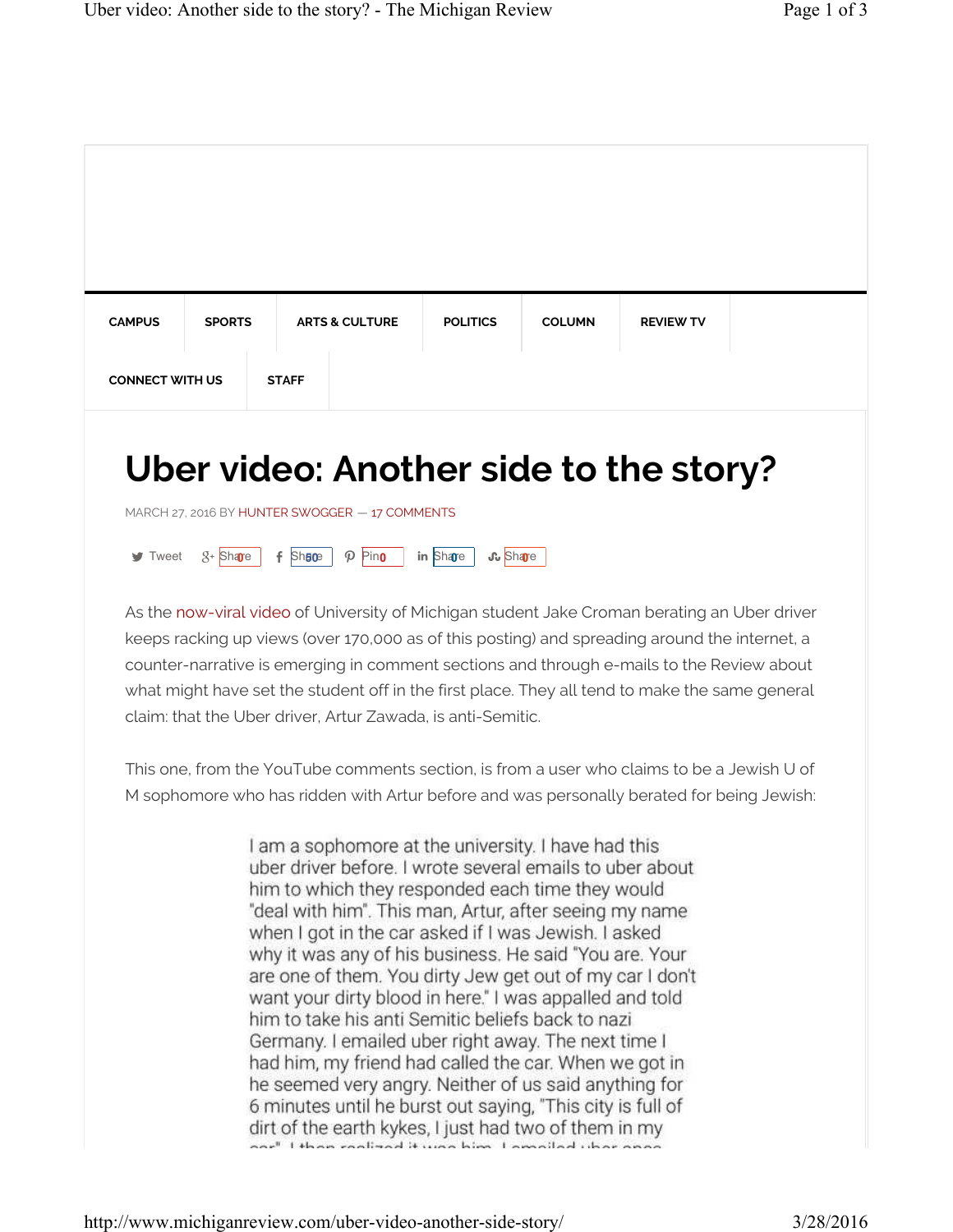car . I then realized it was nim. I emalied uper once again. Good for this kid for standing up. Yes he used vulgar language but I'm sure what this asshole driver said to him was much worse. Thank you, to this kid who stood up to him.

Another one, from an e-mail to the Review, claims that Artur is "on file calling Jews 'Kykes'" and that a friend who knows Jake said that Artur had called Jake anti-Semitic slurs and threatened him:



Nothing in the video suggests that anti-Semitism was the cause of the outburst. However, it is certainly possible that the clip uploaded was taken out of context.

\*This post will continue to be updated as additional information is received.

\*The Review has reached out to Uber to comment on any e-mails complaints received about Artur and asking to confirm his Driver Rating (Artur claimed in the YouTube comments section that his driver rating is 4.8 out of 5).

**UPDATE (3/27/16, 8 PM):** Jake Croman has given a statement to Buzzfeed News claiming that his outburst was provoked by anti-Semitic remarks by Zawada:

"This video shows one side of an argument I had with an Uber driver two weeks ago after he refused to pick me up on the basis of my religion. What you don't see in the video is that the driver had made a number of offensive anti-Semitic remarks that provoked my response. I am not proud of my reaction to his discrimination and I regret my choice of words. Shortly after